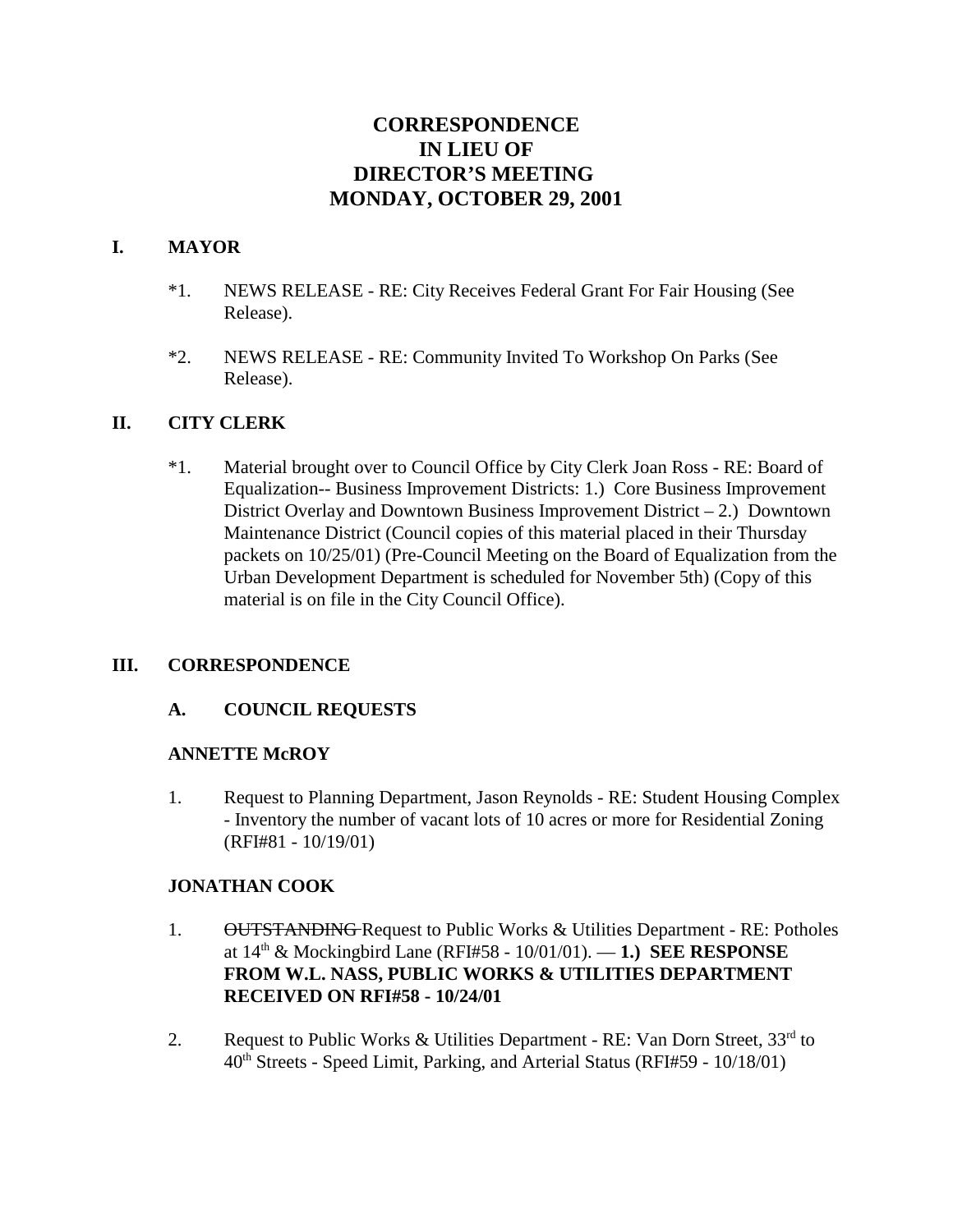### **TERRY WERNER**

- 1. OUTSTANDING Request to Public Works & Utilities Department RE: The destruction of property caused by the  $70<sup>th</sup>$  Street widening project (RFI#25 -10/09/01)
- 2. OUTSTANDING Request to Public Works & Utilities Department RE: "Told/promised" that an Advanced Flood Water Warning System would be installed in the area - (Danny Walker - 427 E St.) (RFI#26 - 10/11/01). — **1.) SEE RESPONSE FROM NICOLE FLECK-TOOZE, PUBLIC WORKS & UTILITIES DEPARTMENT RECEIVED ON RFI#26 - 10/24/01**

## **JON CAMP**

- 1. Request to Don Herz, Finance Director RE: Cost of City Council Meetings (RFI#71 - 10/23/01). — **1.) SEE RESPONSE FROM DON HERZ, FINANCE DIRECTOR RECEIVED ON RFI#71 - 10/25/01**
- \*2. Letter from Jon Camp to Mike Miriovsky, Executive Director, EMS Inc. RE: Paramedic standards (See Letter).

## **GLENN FRIENDT**

1. Request to Dana Roper, City Attorney - RE: Misuse of city resources (RFI#8 - 10/23/01)

## **B. DIRECTORS AND DEPARTMENT HEADS**

### **HEALTH DEPARTMENT**

- \*1. NEWS RELEASE RE: Youth Driver Training Program Starts October 29<sup>th</sup> (See Release).
- \*2. NEWS RELEASE RE: Ensure Treats Are Safe This Halloween (See Release).

## **PLANNING**

\*1. Material from Kent Morgan - RE: City Council Redistricting (Material for the Pre-Council Meeting scheduled for Monday, October 29<sup>th</sup> at 4:00 p.m.) (Council copies placed in their Thursday packets on 10/25/01) (Copy of this material is on file in the City Council Office).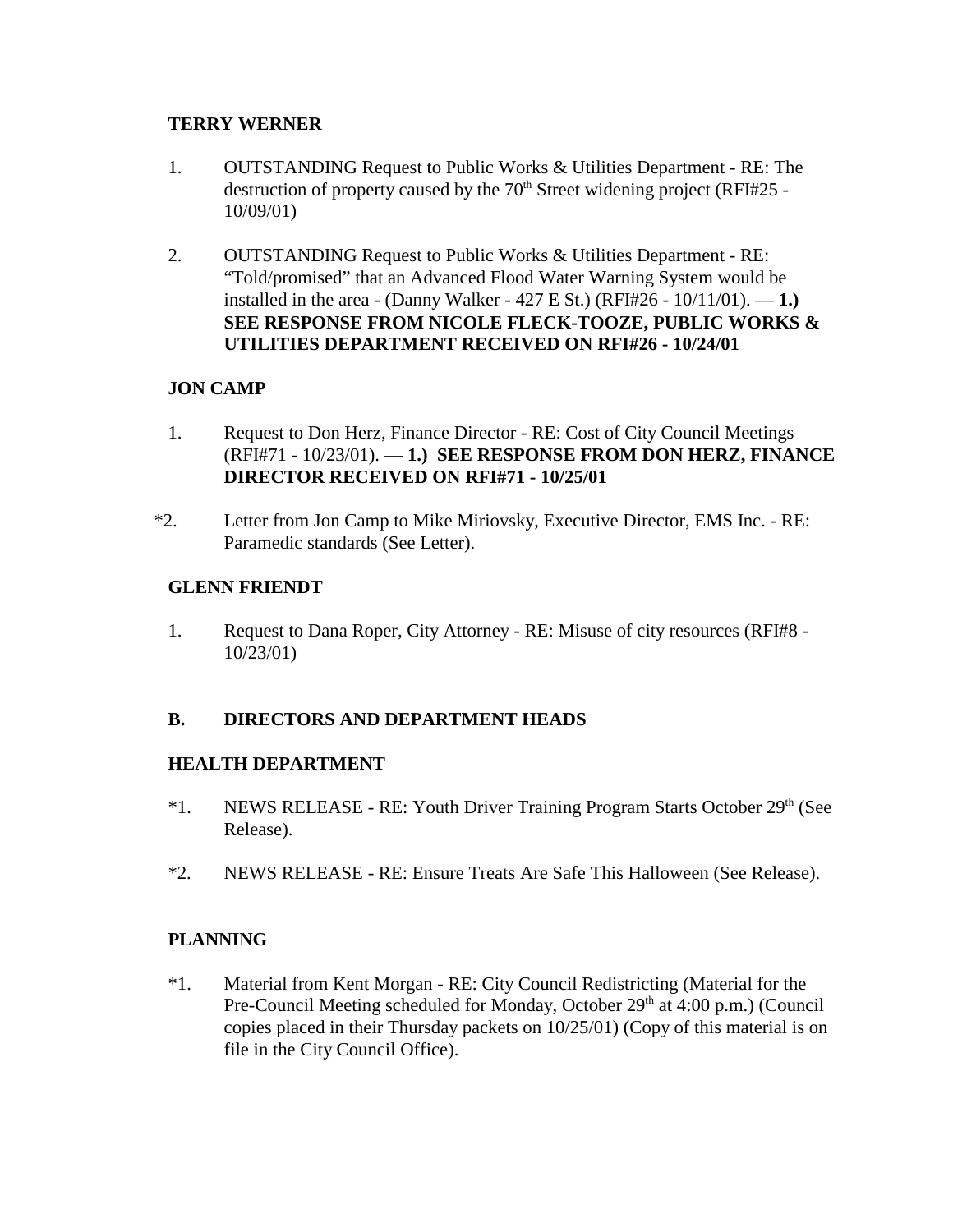### **PLANNING COMMISSION FINAL ACTION . . . . .**

- \*1. Special Permit No. 1936 Sesostris Shrine Activity Center north side of Hwy 34 ("O" Street) and 96th Street - Resolution No. PC-00712.
- \*2. Special Permit No. 1938 (Our Savior's Lutheran Church So.  $40^{th} \& C$ ) Resolution No. PC-00713.
- \*3. Special Permit No. 1939 (Nebraska Heart Hospital So. 91<sup>st</sup> & Pine Lake Road) Resolution No. PC-00716.
- \*4. Final Plat No. 01024 Morning Glory Estates Addition (84<sup>th</sup> & Holdrege) Resolution No. PC-00714.
- \*5. Special Permit No. 922E (Olston's Import Auto Salvage expansion  $35<sup>th</sup>$  & Gladstone) Resolution No. PC-00715.

### **PUBLIC WORKS & UTILITIES DEPARTMENT**

- \*1. Material from Nicole Fleck-Tooze RE: Private Roadways (See Material).
- \*2. Material from Steve Masters RE: Cheney Annexation Issues (See Material).

## **URBAN DEVELOPMENT DEPARTMENT**

\*1. Report from Carole Eddins - RE: City of Lincoln's FY 2001 Action Plan: One Year Use of Funds - plan for use of CDBG, HOME, and ESG funding in fiscal year beginning September 1, 2001 (Council copies received in their Thursday packets on 10/25/01) (Copy of this Report is on file in the City Council Office).

## **C. MISCELLANEOUS**

- \*1. E-Mail from M. Harvey RE: Train Complaint trains which run along Highway 2 (See E-Mail).
- \*2. Letter from Marian Schick RE: To voice objection to the installation of ornamental lighting on South 26<sup>th</sup> Street (See Letter).
- \*3. Letter from Janina Sunjic RE: The idea of ornamental lighting on South  $26<sup>th</sup>$ Street between Woodsdale Blvd. & LaFayette Street (See Letter).
- $*4$ . Two Notes from Frances Linch RE: The ornamental lighting on South 26<sup>th</sup> Street (See Notes).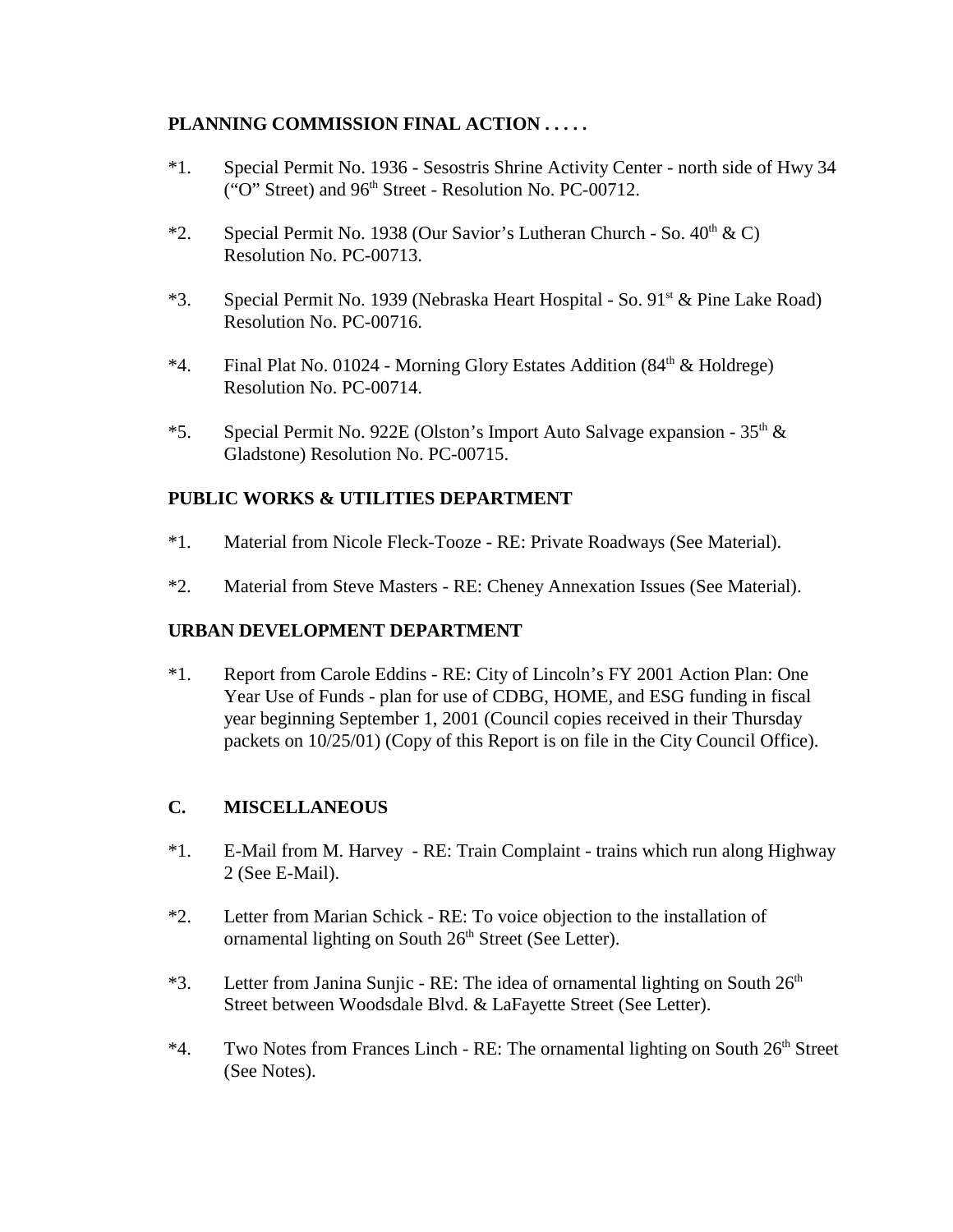- \*5. Letter from Steve Mann RE: The announcement has already been made by Steve Mann Biff and 1<sup>st</sup> and Cornhusker have accepted T.V. and film job (See Letter).
- \*6. E-Mail from Brian A. Edwards RE: No more liquor licenses in downtown (See E-Mail).
- \*7. Letter from Abe B. & Katharina Sidiki RE: Letter of protest concerning installation of the Ornamental Lighting Districts, Woodsdale Neighborhood Group (See Letter).
- \*8. Letter from Dr. Louis I. Leviticus & Rose Leviticus RE: Special assessment district/Ornamental lighting district (See Letter).
- \*9. E-Mail from A. Donovan RE: The ornamental lighting on South  $26<sup>th</sup>$  Street between Woodsdale Blvd. & LaFayette Street (See E-Mail).
- \*10. E-Mail from Jim Johnson to LaKesia Jones (Peoples), CIC RE: Problem with video on Demand-City Council (See E-Mail).
- \*11. Two E-Mail's from Carol Petersen & response from Joan Ray RE: Attempt to attend City Council Meeting (See E-Mail).
- \*12. FIVE E-Mail's– Supports, 4 & Opposed, 1 RE: Resolution re: the death penalty (See E-Mail's).
- \*13. Note Card from Norma Fleisher RE: Resolution re: the death penalty (See Note Card).
- \*14. Letter from Sarah Webber RE: Resolution re: the death penalty (See Letter).
- \*15. Letter from Tobias J. Wehrman, President, Solid Ground RE: The Homer's building at  $14<sup>th</sup> \& ^\circ$  "O" Street (See Letter).
- \*16. Letter from Christina G. Godfrey, Clyde Malone Community Center to Chief Casady – RE: Clyde Malone Community Center records (See Letter).
- \*17. Letter from Jim Strand to Lincoln Journal Star, Letter to the Editor RE: Resolution re: the death penalty (See Letter).
- \*18. Material RE: The intent of Eiger Corporation to develop a high image retail center at  $84<sup>th</sup>$  Street & Highway 2 - Appian Way- Landscape & Architectural Image (See Material).